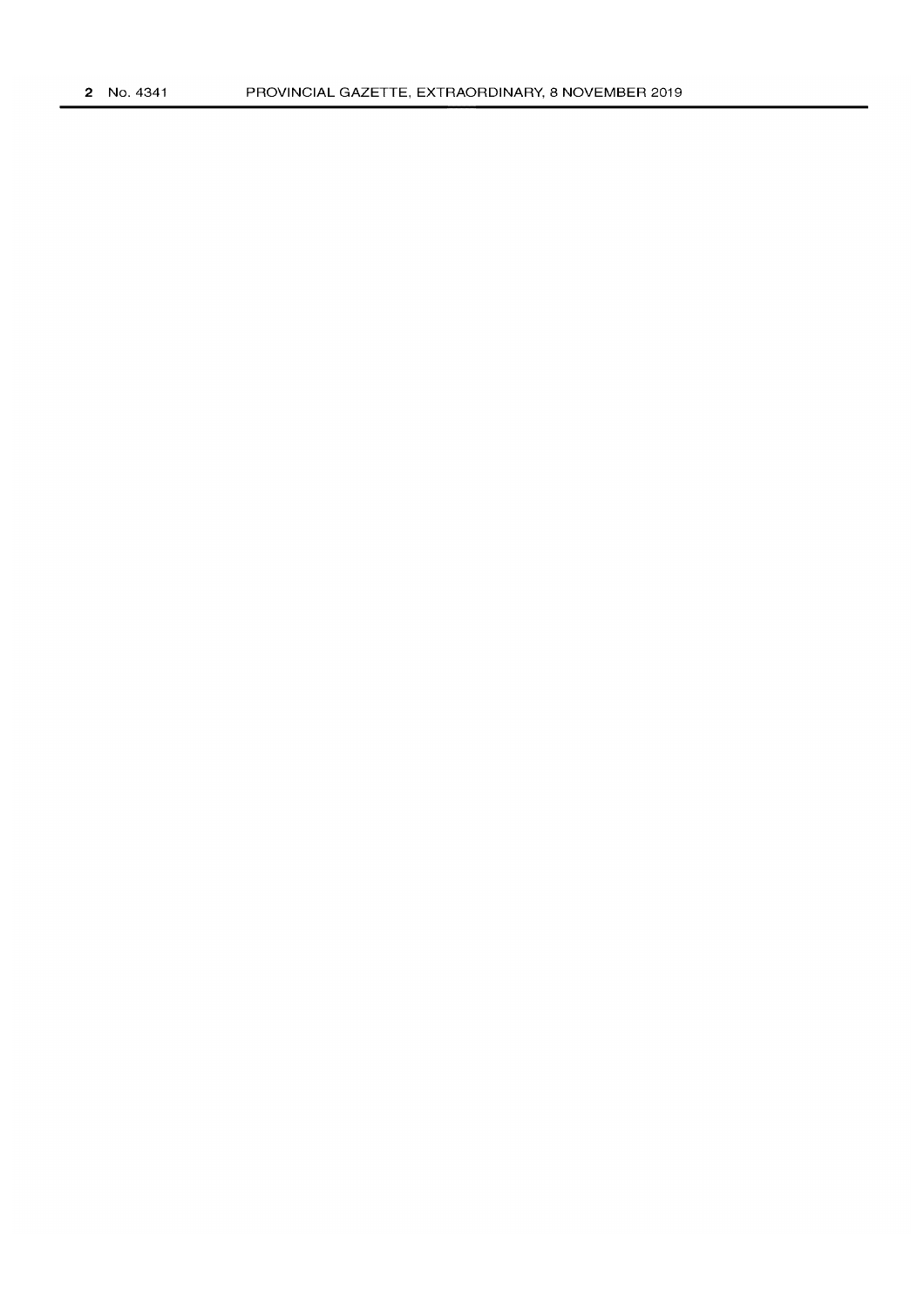# **CONTENTS**

|     |                                                                                                                                                                                                                | Gazette<br>No. | Page<br>No. |
|-----|----------------------------------------------------------------------------------------------------------------------------------------------------------------------------------------------------------------|----------------|-------------|
|     | <b>PROVINCIAL NOTICES • PROVINSIALE KENNISGEWINGS</b>                                                                                                                                                          |                |             |
| 310 | Local Government: Municipal Electoral Act (27/2000): Electoral Commission: Election timetable: Ward 11 of<br>Raymond Mhlaba (EC129) and 13 of Intsika Yethu (EC135) and Ward 20 of Mnguma (EC122) Municipality | 4341           |             |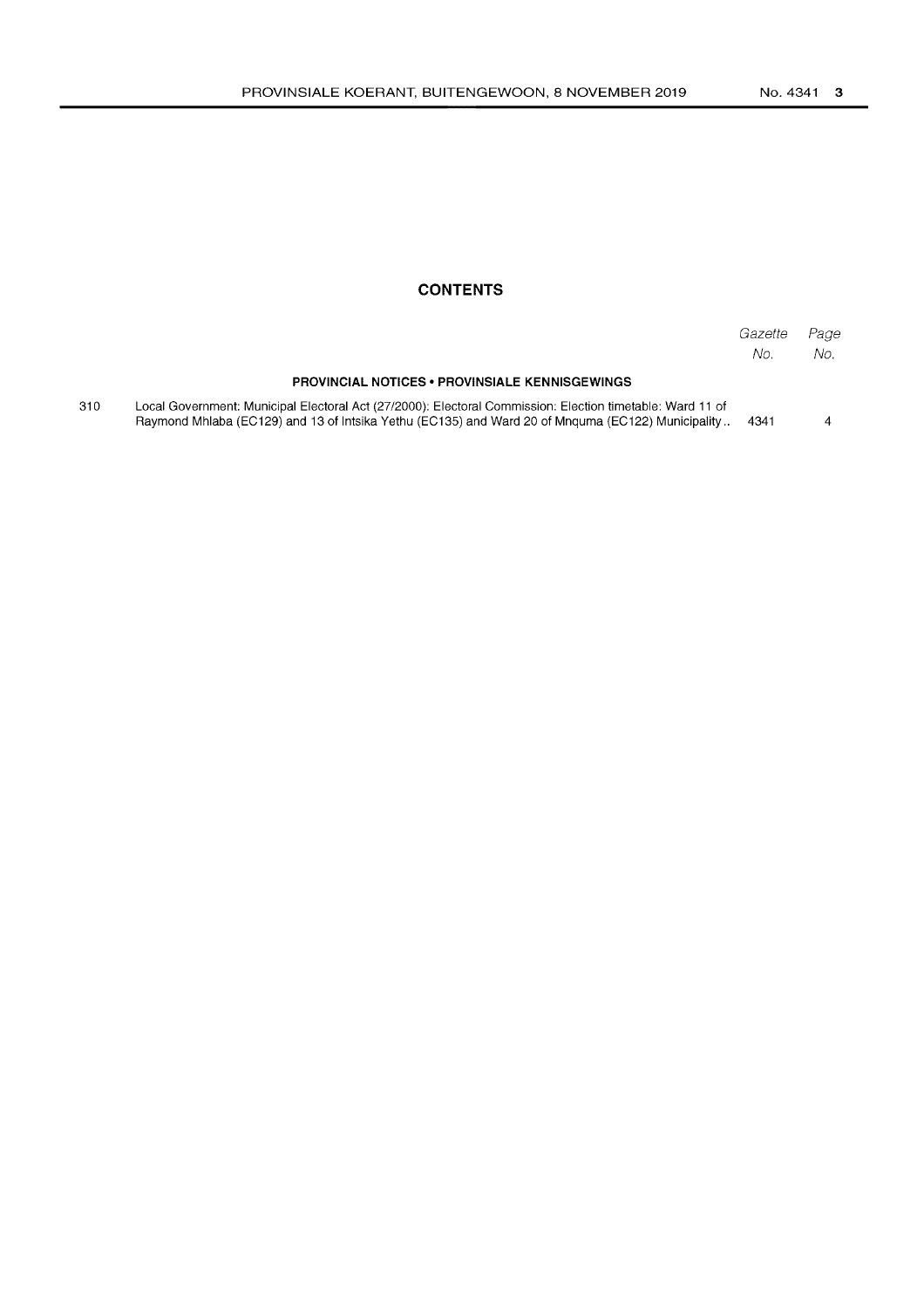# PROVINCIAL NOTICES • PROVINSIALE KENNISGEWINGS

## PROVINCIAL NOTICE 310 OF 2019

# ELECTORAL COMMISSION

# ELECTION TIMETABLE

The Electoral Commission hereby gives notice that it has in terms of section 11 of the Local Government: Municipal Electoral Act, 2000, compiled the election timetable set out below to apply to the municipal by-elections to be held on 27 November 2019, in respect of Ward 11 of Raymond Mhlaba [EC129] and 13 of Intsika Yethu [EC135] and Ward 20 of Mnquma [EC122] Municipality; as proclaimed by Provincial Notice number 298 of 2019, as published in the Provincial Gazette Extraordinary No. 4332 of the Eastern Cape Province, dated 25 October 2019. A reference to "section" in this election timetable is a reference to that section in the Local Government: Municipal Electoral Act, 2000 (Act No. 27 of 2000).

## Cut-off time for act to be performed

1 An act required in terms of this Act to be performed by not later than a date in the election timetable must be performed before 17:00 on that date, unless otherwise specified.

# Certification of the voters' roll

2 By 31 October 2019 the Chief Electoral Officer must certify the segments of the voters' roll for the voting districts to be used in the by-elections in terms of section 6(2)(a).

#### Notice that lists of addresses of voting stations are available for inspection

3 By 31 October 2019 the Chief Electoral Officer must give notice that copies of a list of voting stations and their addresses will be available for inspection at the office of the Commission's local representative in terms of section 19(5).

## Notice of route of mobile voting stations

4 If the Commission decides to use mobile voting stations in the by-elections, the Commission must by 08 November 2019 give notice of the route, including the locations and estimated times of stopping of each mobile voting station in terms of section 22(1).